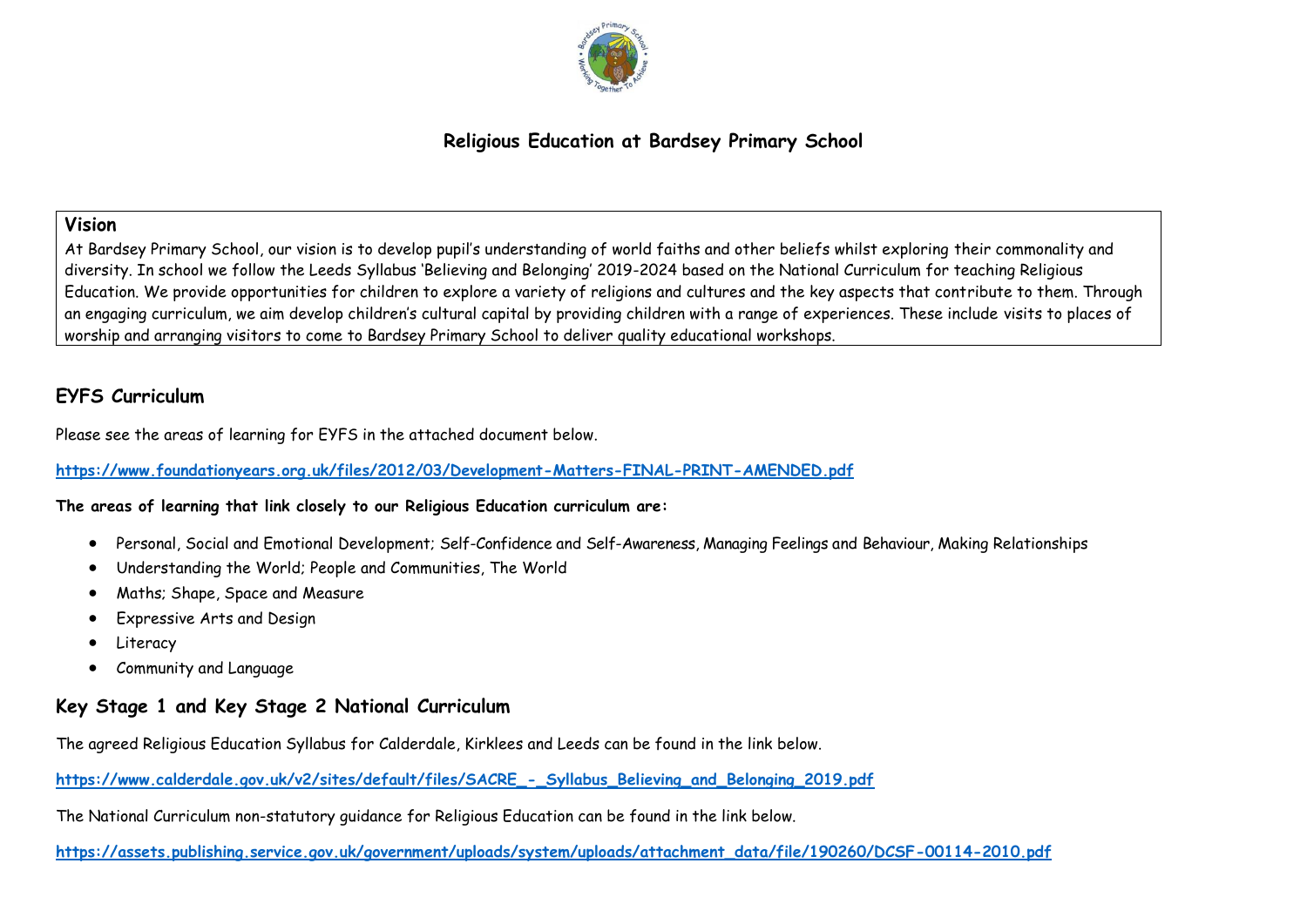# **Intent**

#### **Our RE curriculum intends to:**

- Offer broad and rich coverage of core religions.
- To provide children with a variety of ways to explore religion, their community and personal development and wellbeing.
- Provide high quality, coherent and progressive experience Religious Education, which is enhanced through cross-curricular learning.
- Children to understand a range of religions and world views in order to discuss and understand commonalities and diversity.
- Equips children with the skills to investigate and respond to a variety of issues.
- Encourages and supports personal growth and community cohesion through each unit
- Promotes RE in today's modern world and allows children to develop their understanding of this this affects our lives.

# **Implementation**

## **Progression**

#### **Teaching**

Through collaborative planning our Religious Education curriculum builds on prior knowledge alongside introducing new skills and challenge each year. All children expand on their knowledge of Christianity each year, with other core religions being taught in specific year groups.

#### **Key Knowledge and Vocabulary**

The promotion of a language rich Religious Education curriculum is essential to the successful acquisition of knowledge and understanding in RE. Key vocabulary and concepts could be presented in knowledge organisers for KS2 and will be prominent in RE displays through EYFS, KS1 and KS2.

## **Independent learning**

In RE, children are encouraged to enquire about their topic of interest and develop their independence. For example, engaging in research, open-ended discussions and group projects.

#### **High Quality Resources**

Children will access resources to acquire learning through real life objects, photographs and digital technology. We have strong and secure links with the local church and the vicar is a prominent visitor in school.

#### **Outdoor Learning**

To enhance the curriculum for RE, children access the local Church at least once a year at Christmas time for a service by the local Vicar and to perform a carols service.

#### **Curriculum Enhancements (visits, visitors, themed days/weeks)**

Each year group have visits or trips outlined to allow children to apply their knowledge and experience aspects of other religions firsthand. For example, visit to synagogue, mosque.

## **CPD**

Continuous training to ensure teacher skill and knowledge is developed to teach the subject with confidence and accuracy. This could be developed through staff meetings to share good practice and skills.

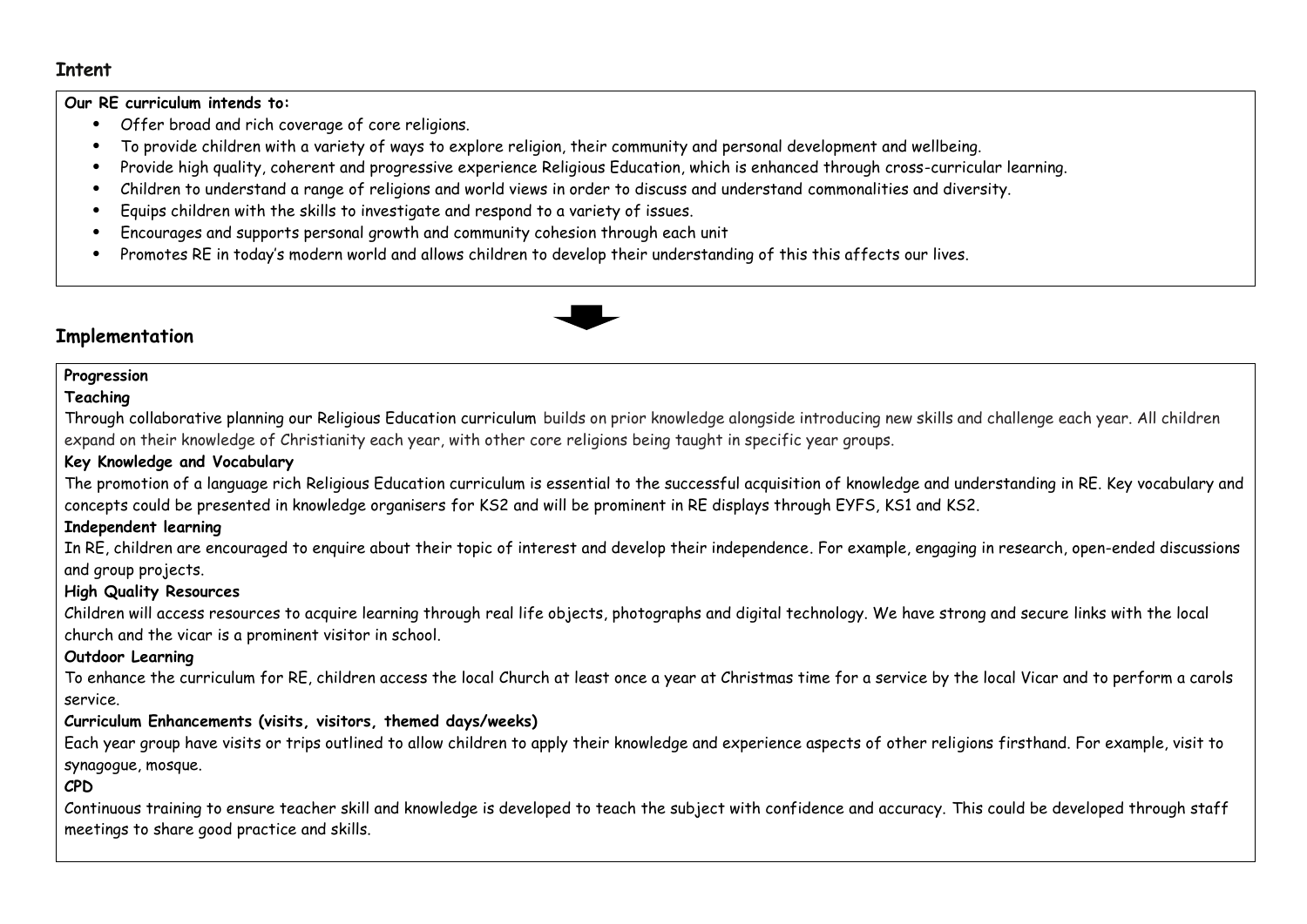

# **Impact**

**The impact and measure of our RE curriculum is that pupils are:**

- enjoying learning about a range of religions and why people choose or choose not to follow a religion
- able to make links between their own lives and those of others in the community and the wider world
- excited by RE enquiry and inspired to develop an enthusiasm to go and find out more for themselves
- encouraged to be lifelong learners about RE
- ignited with an interest for studying different religions and beliefs as they move into KS3 which will positively shape their futures

## **Leadership, Assessment and Feedback**

- The RE leader has an overall responsibility for the progress of all children in RE throughout the school.
- Assessment data is provided to SLT.
- Feedback is given to children in line with our feedback policy. Verbal feedback will be used frequently in RE lessons whilst whole class, and group discussions are taking place. This provides instant feedback and allows for greater challenge through planned questioning and additional activities.
- An assessment of RE topics will take place throughout the year. Each year group has their own timetable of assessment provided by the subject leader. These assessments are sent to the subject leader, who feeds back to SLT.
- Planned topic links, knowledge organisers and discussions will allow children to recall on previous learning.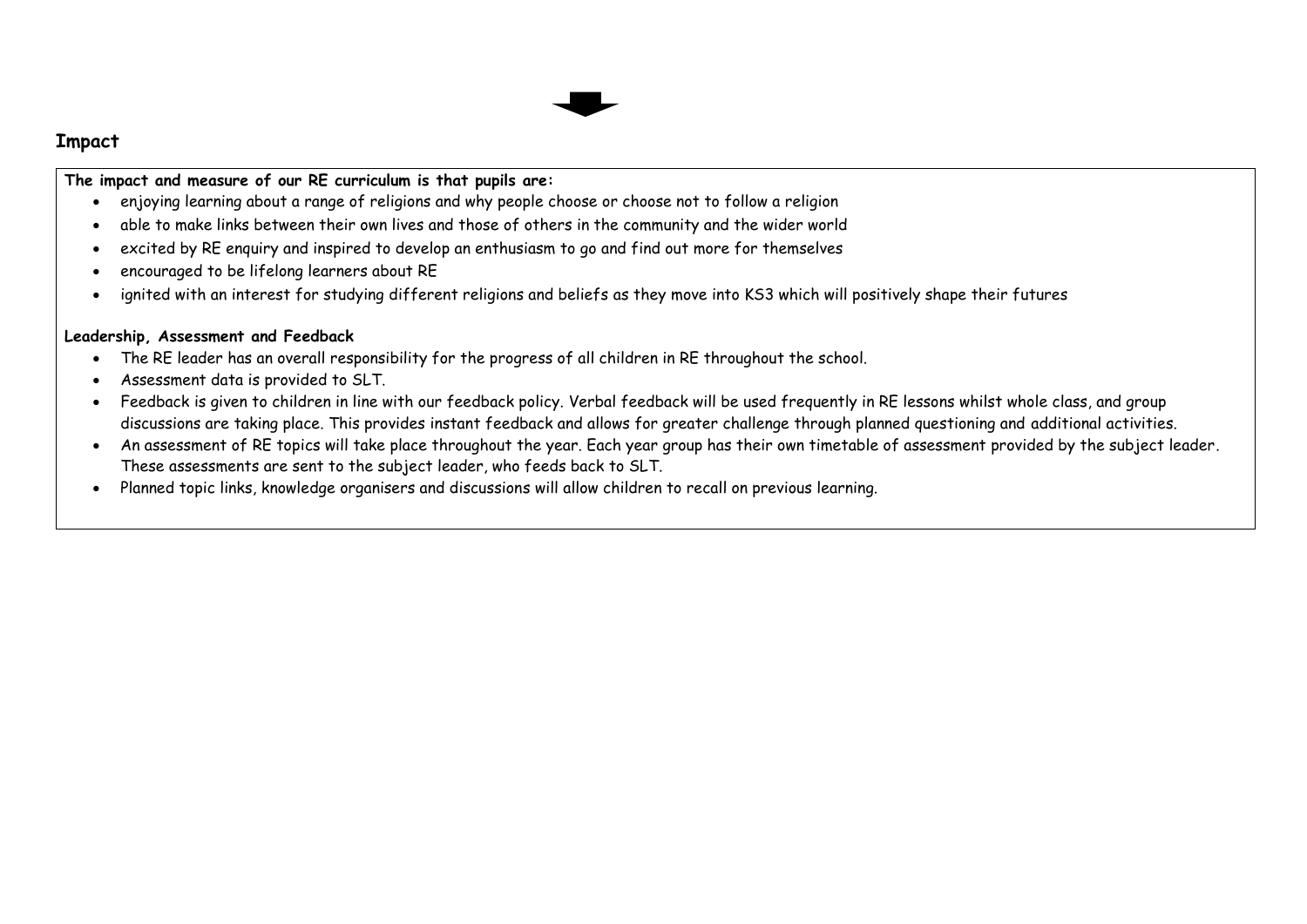# **Progression map**

| <b>EYFS</b>                                                                                                                                                                                                                                                                                                                                                                                                                                                                                                                                               |                                                                                                                                                                                                                                                                                                                                                                                                                                                                                                                                                                                                                                                                                                                                                                                                                                                                                                                                                         |                                                                                                                                                                                                                                                                                                                            |  |  |  |  |  |  |
|-----------------------------------------------------------------------------------------------------------------------------------------------------------------------------------------------------------------------------------------------------------------------------------------------------------------------------------------------------------------------------------------------------------------------------------------------------------------------------------------------------------------------------------------------------------|---------------------------------------------------------------------------------------------------------------------------------------------------------------------------------------------------------------------------------------------------------------------------------------------------------------------------------------------------------------------------------------------------------------------------------------------------------------------------------------------------------------------------------------------------------------------------------------------------------------------------------------------------------------------------------------------------------------------------------------------------------------------------------------------------------------------------------------------------------------------------------------------------------------------------------------------------------|----------------------------------------------------------------------------------------------------------------------------------------------------------------------------------------------------------------------------------------------------------------------------------------------------------------------------|--|--|--|--|--|--|
| <b>Communication and Language</b>                                                                                                                                                                                                                                                                                                                                                                                                                                                                                                                         | Personal, Social and Emotional Development                                                                                                                                                                                                                                                                                                                                                                                                                                                                                                                                                                                                                                                                                                                                                                                                                                                                                                              | Understanding the world                                                                                                                                                                                                                                                                                                    |  |  |  |  |  |  |
| listen with enjoyment to stories, songs and<br>poems from different sources and traditions<br>and respond with relevant comments,<br>questions or actions<br>use talk to organise, sequence and clarify<br>thinking, ideas, feelings and events<br>answer 'who', 'how' and 'why' questions about<br>their experiences in response to stories,<br>experiences or events from different<br><b>SOUPCES</b><br>talk about how they and others show<br>feelings<br>develop their own narratives in relation to<br>stories they hear from different traditions. | understand that they can expect others to<br>treat their needs, views, cultures and<br>beliefs with respect<br>work as part of a group, taking turns and<br>sharing fairly, understanding that groups of<br>people, including adults and children, need<br>agreed values and codes of behaviour to<br>work together harmoniously<br>talk about their own and others' behaviour<br>and its consequences, and know that some<br>behaviour is unacceptable<br>think and talk about issues of right and<br>wrong and why these questions matter<br>respond to significant experiences showing a<br>$\bullet$<br>range of feelings when appropriate<br>have a developing awareness of their own<br>needs, views and feelings and a sensitivity to<br>those of others<br>have a developing respect for their own<br>cultures and beliefs, and those of other<br>people<br>show sensitivity to others' needs and<br>feelings, and form positive relationships. | talk about similarities and differences<br>between themselves and others, among<br>families, communities and traditions<br>begin to know about their own cultures and<br>beliefs and those of other people<br>explore, observe and find out about places<br>and objects that matter, in different<br>cultures and beliefs. |  |  |  |  |  |  |
| <b>Expressive Arts and Design</b>                                                                                                                                                                                                                                                                                                                                                                                                                                                                                                                         | Literacy                                                                                                                                                                                                                                                                                                                                                                                                                                                                                                                                                                                                                                                                                                                                                                                                                                                                                                                                                | <b>Mathematics</b>                                                                                                                                                                                                                                                                                                         |  |  |  |  |  |  |
| use their imagination in art, music, dance,<br>imaginative play, role-play and stories to<br>represent their own ideas, thoughts and<br>feelings<br>respond in a variety of ways to what they<br>see, hear, smell, touch and taste.                                                                                                                                                                                                                                                                                                                       | Children access a wide range of books,<br>poems and other written materials to ignite<br>their interest.                                                                                                                                                                                                                                                                                                                                                                                                                                                                                                                                                                                                                                                                                                                                                                                                                                                | Children recognise, create and describe<br>some patterns, sorting and ordering objects<br>simply.                                                                                                                                                                                                                          |  |  |  |  |  |  |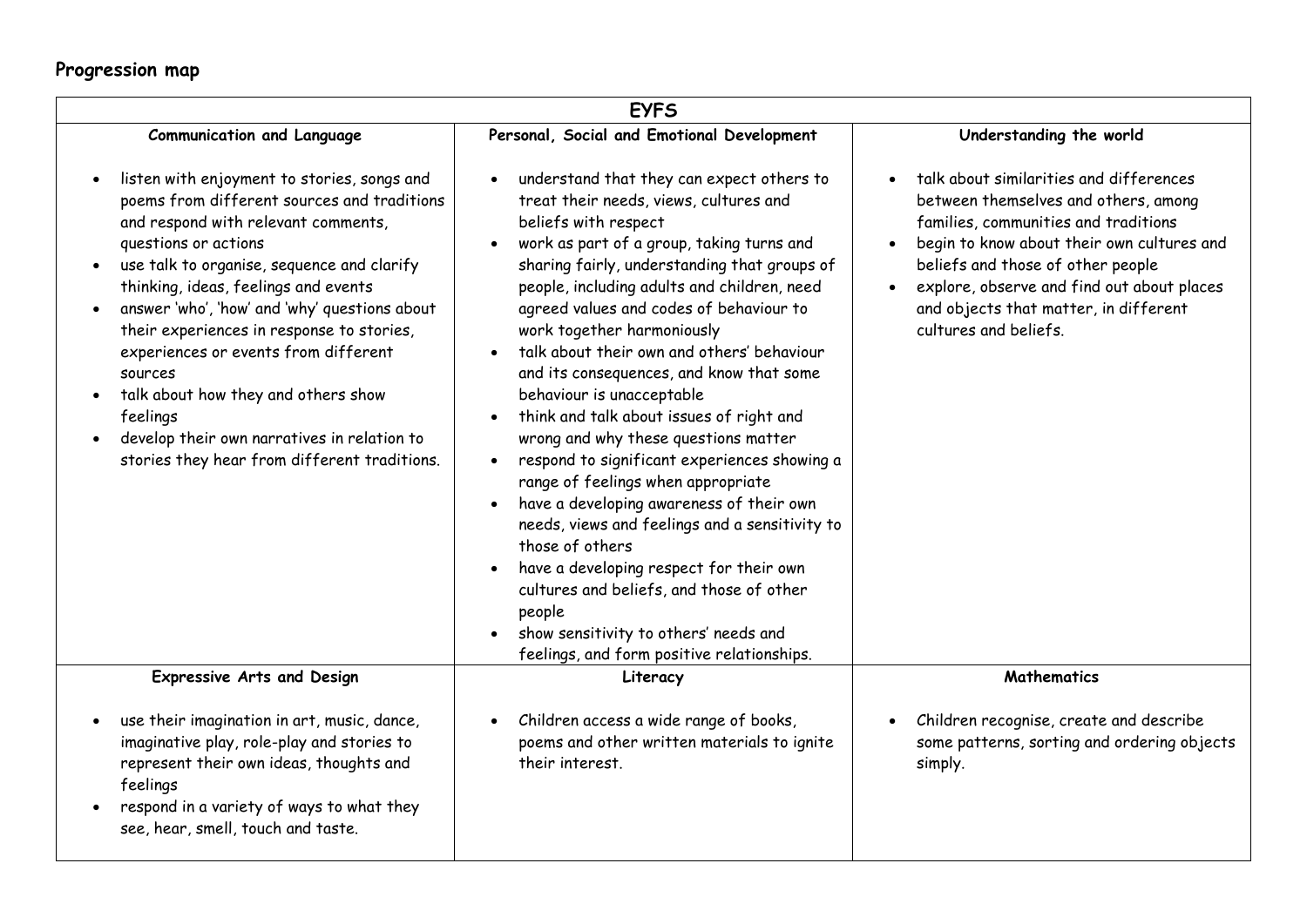|                                                                                                       | Key Stage 1                                                                                                                                                                                                                                                                                                                        | Key Stage 2                                                                                                                                                                                                                                                                                                                                                                                                                                                                |  |  |
|-------------------------------------------------------------------------------------------------------|------------------------------------------------------------------------------------------------------------------------------------------------------------------------------------------------------------------------------------------------------------------------------------------------------------------------------------|----------------------------------------------------------------------------------------------------------------------------------------------------------------------------------------------------------------------------------------------------------------------------------------------------------------------------------------------------------------------------------------------------------------------------------------------------------------------------|--|--|
| Investigate the beliefs and practices of<br>religions and other world views                           | Beliefs and authority<br>Retell and suggest meanings for some religious and                                                                                                                                                                                                                                                        | Beliefs and authority<br>Describe and understand links between stories and<br>other aspects of the communities they are<br>investigating, responding thoughtfully to a range of<br>sources and traditions and to beliefs and teachings<br>that arise from them in different communities.                                                                                                                                                                                   |  |  |
| 1. Beliefs and authority<br>2. Worship and spirituality                                               | moral stories, exploring and discussing sacred<br>writings and traditions and recognising the<br>traditions from which they come.                                                                                                                                                                                                  |                                                                                                                                                                                                                                                                                                                                                                                                                                                                            |  |  |
|                                                                                                       | Worship and Spirituality<br>Recall and name different beliefs and practices,<br>including festivals, worship, rituals and ways of life,<br>in order to find out about the meanings behind<br>them. Recognise some different ways that people<br>express beliefs and values, appreciating some<br>similarities between communities. | <b>Worship and Spirituality</b><br>Describe and make connections between different<br>features of the religions and other world views they<br>study, discovering more about celebrations, worship,<br>pilgrimages and the rituals which mark important<br>points in life, in order to reflect on their<br>significance. Explore and describe a range of<br>worship and expressions of spirituality so that they<br>can understand different ways of expressing<br>meaning. |  |  |
| Investigate how religions and other world<br>views address questions of meaning,<br>purpose and value | The Nature of Religion and Belief<br>Notice and respond sensitively to some similarities<br>between different religions and other world views in<br>their approach to questions of beliefs and meaning.                                                                                                                            | The Nature of Religion and Belief<br>Observe and understand varied examples of<br>religions and other world views so that they can<br>explain, with reasons, their meanings and                                                                                                                                                                                                                                                                                            |  |  |
| 1. The Nature of Religion and Belief<br>2. Ultimate Questions                                         | <b>Ultimate Questions</b><br>Explore questions about belonging, meaning and                                                                                                                                                                                                                                                        | significance.<br><b>Ultimate Questions</b>                                                                                                                                                                                                                                                                                                                                                                                                                                 |  |  |
|                                                                                                       | truth so that they can express their own ideas and<br>opinions in response using words, music, art or<br>poetry.                                                                                                                                                                                                                   | Discuss and present thoughtfully their own and<br>others' views on challenging questions about<br>belonging, meaning, purpose and truth, applying ideas<br>of their own in different forms including (e.g.)<br>reasoning, music, art and poetry.                                                                                                                                                                                                                           |  |  |
| Investigate how religions and other world<br>views influence morality, identity and<br>diversity      | Moral decisions<br>Find out about questions of right and wrong and<br>begin to express their ideas and opinions in<br>response.                                                                                                                                                                                                    | Moral decisions<br>Discuss and apply how beliefs and values may affect<br>choices, ideas about what is right and wrong and<br>what is just and fair, reflecting on their own                                                                                                                                                                                                                                                                                               |  |  |
| 1. 1 Moral decisions<br>2. 2. Identity and Diversity                                                  | Identity and Diversity                                                                                                                                                                                                                                                                                                             | answers to these questions.<br>Identity and Diversity                                                                                                                                                                                                                                                                                                                                                                                                                      |  |  |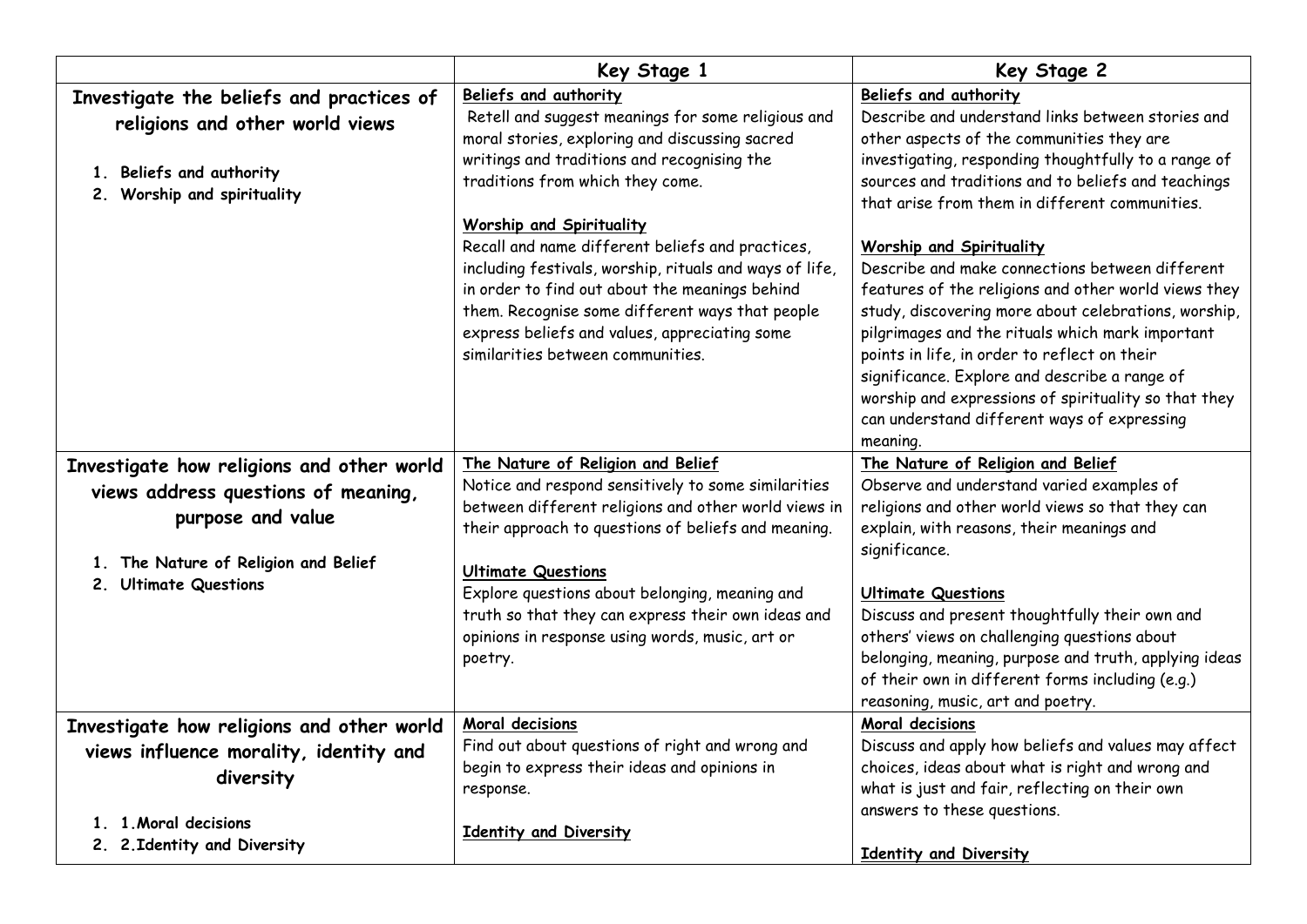| Find out about and respond with ideas and examples<br>of co-operation between people who are different. | Consider and apply ideas about ways in which diverse<br>communities can live together for the well-being of |
|---------------------------------------------------------------------------------------------------------|-------------------------------------------------------------------------------------------------------------|
|                                                                                                         | all, responding thoughtfully to ideas about                                                                 |
|                                                                                                         | community, values and respect.                                                                              |